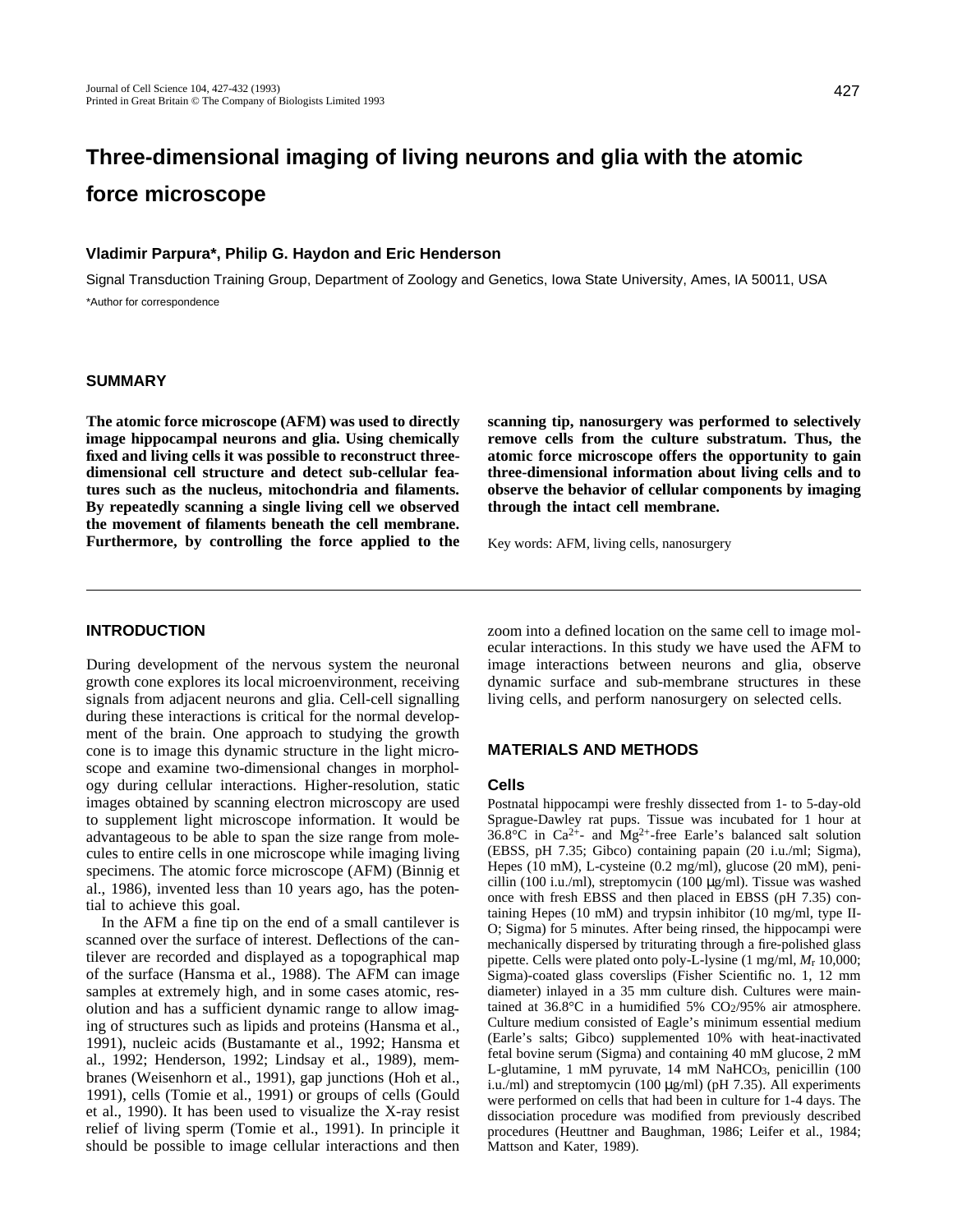

**Fig. 1.** Imaging of glutaraldehyde-fixed cells by the AFM. (A) A low-magnification image of a typical view of a hippocampal culture. In (B) a higher-magnification image of a typical hippocampal growth cone is shown. A section through this growth cone (C; white line in B) shows the height of the growth cone and a filopodium (Fp). The height of the filopodia of this growth cone is shown by the broken line labelled 1. The height of  $2 \times$  and  $3 \times$  the filopodial height is shown by the broken lines. Note that the growth cone has step changes in height which correspond in size to a multiple of the filopodial unitary height. In (D) a glial cell is shown and sub-cellular structures, such as the nucleus (Nu) and mitochondria (M) can be seen. Images shown in A and B were acquired in height mode while the image in D was acquired in error signal mode. The image sizes in A, B and D, were  $70 \mu m \times 70 \mu m$ ,  $18 \mu m \times 16 \mu m$  and  $40 \mu m \times 40 \mu m$ , respectively.

# **Fixation of cells**

Cells were fixed for 30 minutes with 2.5% glutaraldehyde in EBSS containing 10.6 mM sodium citrate. After extensive washing, cells were dehydrated by addition of increasing concentrations of ethanol (50%, 70% and 95% each for 5 minutes) and were air dried.

#### **Immunocytochemistry**

Glia and neurons were identified in hippocampal cultures using antibodies directed against glial fibrillary acidic protein (GFAP; 1:1000, Sigma) and neuron-specific enolase (NSE; 1:4000, Polysciences), respectively. Antibody visualization was accomplished by using an Elite Kit (Vector) and the nickel-enhanced DAB method. Labelling was performed using techniques previously described by Lartius and Uemura (1990).

#### **Mitochondrial staining**

The size and distribution of mitochondria in living cells were determined by staining with a 10  $\mu$ M solution of 4-(4-diethylaminostyryl)-*N*-methylpyridinium iodide (4-di2ASP; Molecular Probes, Inc., Eugene, OR) (Lichtman et al., 1987).

#### **AFM imaging**

A Nanoscope III and associated equipment (Digital Instruments, Inc., Santa Barbara, CA) and Si3N4 gold-coated cantilevers with integral tips ("Nanoprobes", Digital Instruments, Inc., Santa Barbara, CA) were used in this study. To reveal height information (height mode imaging) the voltage controlling the movement of the piezo crystal is monitored. The accuracy of height information is limited to 0.1 nm. In error signal mode (ESM), the change in voltage from the photodetector due to cantilever movement is displayed directly. At high feedback gains, ESM accentuates changes in height rather than absolute height. When using living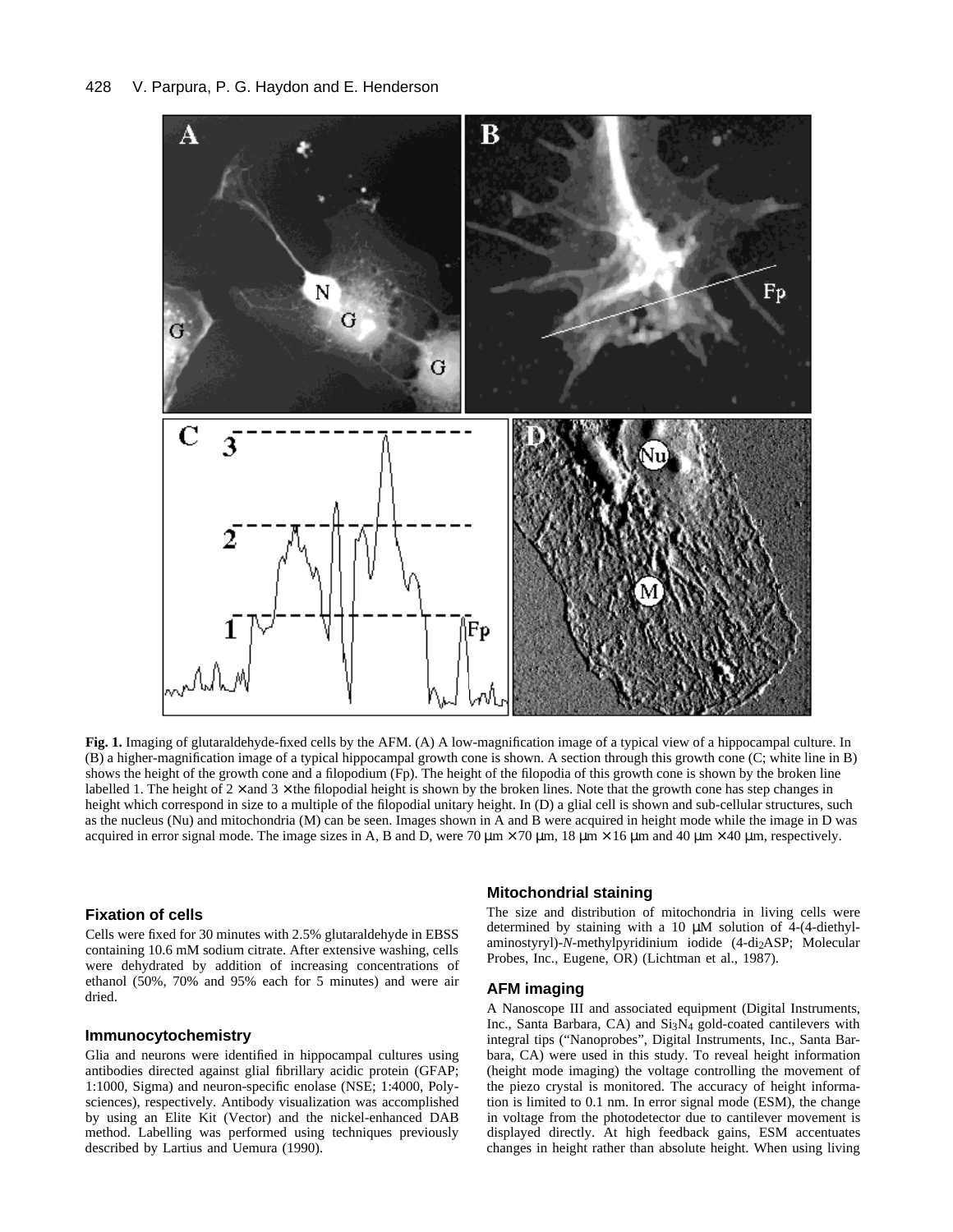cells we have found that ESM provides higher-contrast images of sub-cellular structures, although accurate height information is not resolved. All images were obtained at room temperature (22- 24°C). Cantilevers had a reported spring constant of 0.12 N/m. All images of living cells were carried out in a fluid cell which maintained hydration and osmotic properties of the biological sample . Prior to imaging, cells were washed with imaging solution containing (in mM): NaCl, 150; CaCl<sub>2</sub>, 2; Hepes, 10; KCl, 5; and MgCl2, 2; pH 7.35; osmolarity, 330 mosM. Glass coverslips were mounted on metal discs and cells were imaged in a fluid cell using imaging solution filtered through a  $0.22 \mu$  m filter. Imaging was carried out using a J scanner (132  $\mu$ m × 132  $\mu$ m) calibrated by the manufacturer (Digital Instruments, Inc., Santa Barbara, CA). The force during imaging and manipulations was monitored twice, prior to and immediately after images were captured, and calculated within 30 s. To prevent damage of the sample, the tip was engaged in a 0.1  $\mu$ m × 0.1  $\mu$ m area in the center of the sample and the force was initially adjusted to about 5 nN (nano Newton). The scan area was then enlarged and the images were collected immediately upon locating a feature of interest.

# **RESULTS AND DISCUSSION**

To evaluate the potential of the AFM to image neural cells we first examined chemically fixed specimens. Mixed cultures of neurons and glia from rat hippocampi were fixed with glutaraldehyde, dehydrated and imaged in air. Fig. 1A shows a typical example of a scan containing a neuron (N) and glial cells (G). In this figure the neuron is attached to the surface of a glial cell. The processes and growth cone of the neuron can be traced on the glial cell and the structure of the glial cell can also be visualized. A higher-magnification image of a fixed neuronal growth cone, taken from a different cell, is shown in Fig. 1B. The height of filopodia within an individual growth cone is constant. In the growth cone shown in Fig. 1B, the filopodial height is 64  $\pm$  8 nm (mean  $\pm$  s.d.; *n* = 14). In seven other growth cones studied, a constant filopodial height was also detected within a given growth cone. However, the filopodial height ranged from 50 to 220 nm between different growth cones. From three-dimensional examinations of 8 growth cones, we observed step changes in growth cone height. The size of many of these steps is an integer multiple of the height of the attached filopodia (Fig. 1C). For example, step changes in growth cone height from about 60 to 120 to 180 nm are readily observed in this growth cone whose filopodia were about 60 nm thick. In other growth cones with a different filopodial height, step changes in growth cone height were also seen. However, the repeating step size was similar to the height of the attached filopodia. This suggests that filopodia of different growth cones may have different properties. Since filopodia are composed of actin filaments (Bridgman and Dailey, 1989) which extend from the body of the growth cone, it is possible that the repeating elements seen in growth cones are overlying actin bundles that arise from different filopodia.

In addition to imaging the surface topography of a cell, we have found that sub-cellular organelles can be revealed by scanning over the plasma membrane. Fig. 1D shows a glial cell imaged in error signal mode. Sub-cellular structures such as the cell nucleus (Nu) and mitochondria (M) are revealed in surprising detail. The size and distribution of mitochondria in living cells determined by staining with 4-di2ASP correspond to the size and distribution of mitochondria imaged by AFM.

Using living cells we have been able to reliably obtain images of dynamic surface and sub-cellular events. Many of the structures detected by the AFM in fixed material were



**Fig. 2.** Imaging of dynamic events in a living cell. In (A) an image of a living glial cell is shown. The nucleus (Nu) and filamentous (F; arrowhead) structures of this glial cell can be seen. In (B) and (C) higher-resolution images of the leading edge of this cell at two time points reveal the movement of a forked filamentous structure. In (B) and (C) the original position of the filament is marked with an arrowhead. Four minutes later in C the filament has moved  $1.5 \mu$ m toward the stationary leading edge and its new position is marked with an arrow. Images were acquired in error signal mode with a force of 16 nN and image sizes were 60  $\mu$  m × 75  $\mu$  m in A and 35  $\mu$  m × 28 μm in B and C.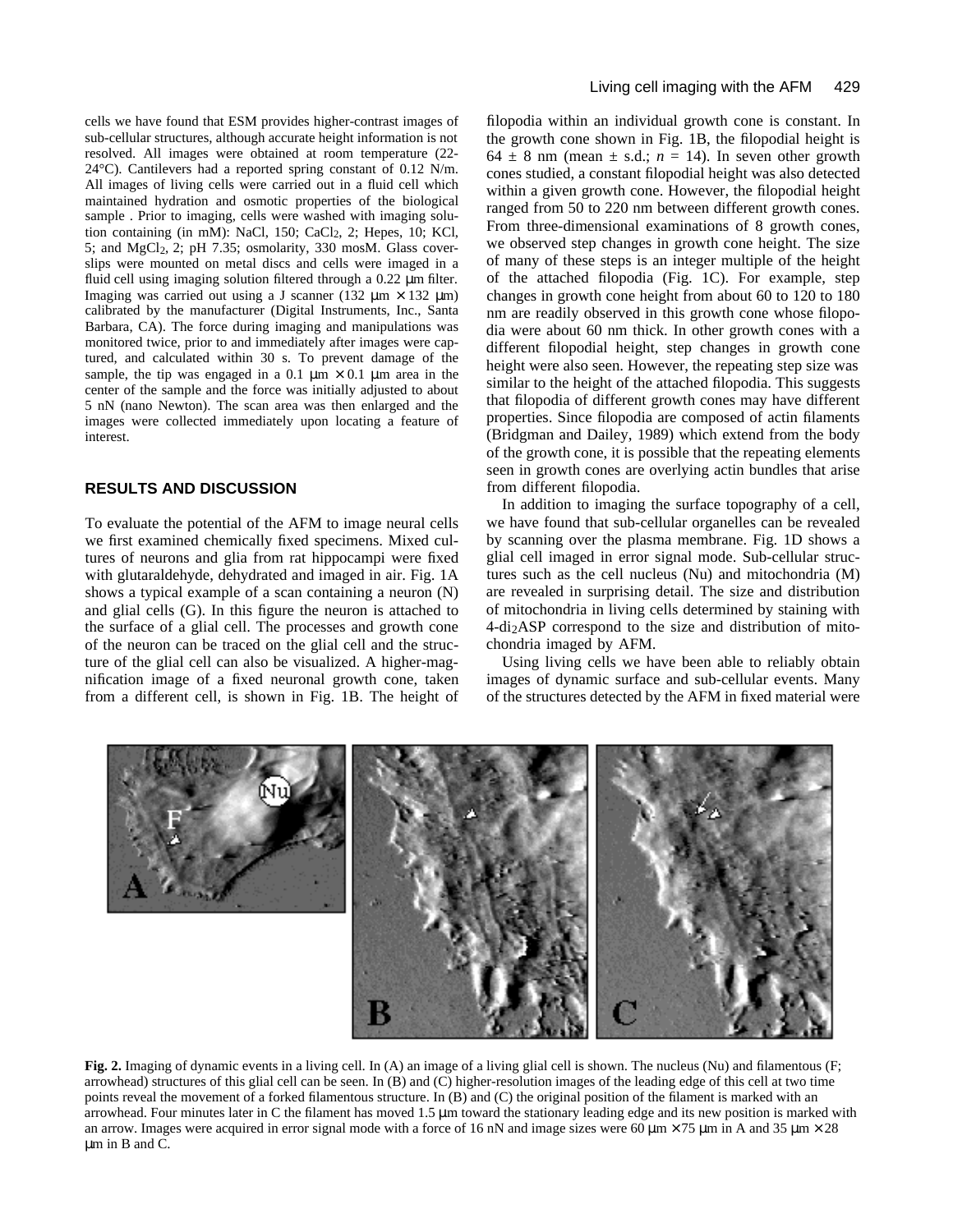#### 430 V. Parpura, P. G. Haydon and E. Henderson

also observed in living cells. Fig. 2A shows a living glial cell. The nucleus (Nu) as well as filamentous structures (F) can be seen. However, for unknown reasons, mitochondria have never been resolved in living cells. Imaging this glial cell at higher resolution reveals morphological changes over time in the leading edge as well as in the location of filaments. Studies using the XR1 glial cell line from *Xenopus* (Henderson et al., 1992) have demonstrated that similar filaments are actin based. To best reveal these filaments and sub-cellular structures we found that a critical force had to be applied to the cell. In this preparation, as the force was increased from 5 to 16 nN the presence of filaments became



**Fig. 3.** Manipulation of living cells. The sequence of images A-D shows a temporal series that reveals morphological changes in living glial cells and demonstrates that the scanning tip can be used to selectively remove cells from the culture substratum. In (A) a force of 5 nN was used to image two neurons and two glial cells. With this force we are typically unable to detect filaments within glial cells. These filaments only become apparent when imaging forces are increased (see Fig. 2). During image acquisition neuron N1 was damaged by the scanning tip. Moreover, during the scan shown in A a neurite of the bipolar neuron N2 was cut by the scanning tip (arrow). In (B) the scanning force was increased to 10 nN and neuron N1 was completely removed from the field. Between C and D the area boxed in C was scanned with a force of 60 nN (image not shown) in an attempt to remove the neuron from the culture substratum. The success of this perturbation was confirmed by a subsequent full-field image (D; acquired with a force of 5 nN), which showed that the neuron had been removed from the substratum. Changes in glial cell shape and position were observed over time. Glial cell G1 became wider and thicker during the course of image acquisition. The width change is especially apparent when A and D are compared. Parameters used to capture images were: scan rate, 2 Hz; image size, 75  $\mu$  m × 75  $\mu$  m, and all images shown were acquired in error signal mode. Calculated heights were obtained from associated height mode images (not shown). Forces of 5 nN in A, C and D and 10 nN in B were used for image acquisition.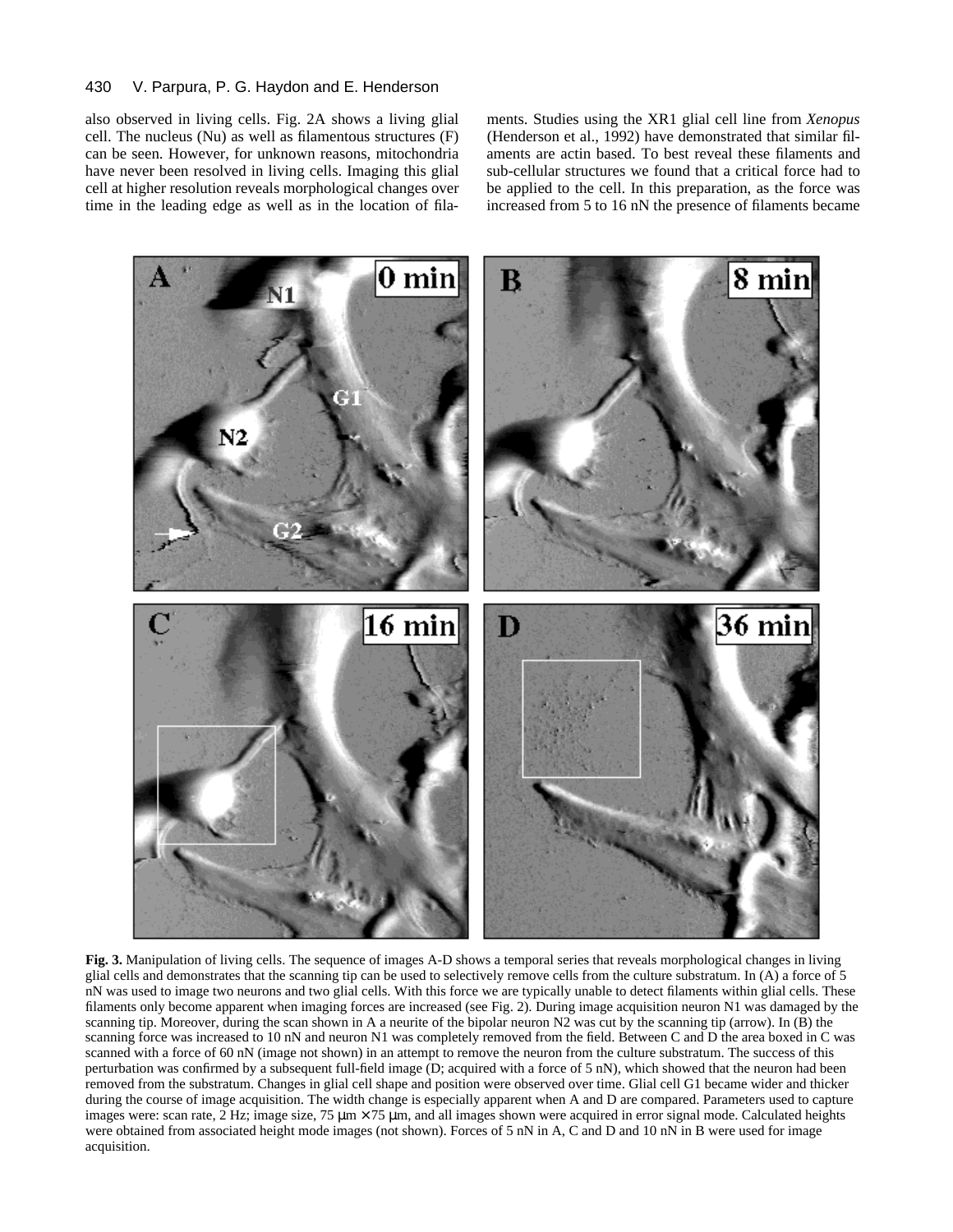more pronounced. However, when excessive force was applied, the tip irreversibly injured the cell. The location of a forked filament is marked with an arrowhead at 0 minutes in Fig. 2B. Four minutes later (Fig. 2C) this filament had translocated by about  $1.5 \mu$ m toward a stationary portion of the leading edge while other structures remained stationary. Thus, the AFM can reveal dynamic processes within living cells.

The ability to detect changes in cellular structures is further exemplified in Fig. 3, which shows a mixture of living neurons and glia. The width and thickness of a glial cell (G1) changed with time in culture. At its minimum width this glial cell measured 10  $\mu$ m (Fig. 3A). However, 36 minutes later (Fig. 3D) the minimum width changed to  $16 \mu m$ . Accompanying this change in cell width, the cell thickness changed from 0.7 to 1.2  $\mu$ m at 20 and 32 minutes, respectively (data not shown). In addition to changes in cellular morphology, the shape of the cell-cell contacts between two glial cells (G1 and G2) changed over the course of the 36 minute imaging period.

A potential problem with the AFM is that the imaging tip exerts force on the biological sample being studied. We investigated the sensitivity of neurons and glia to forces exerted by the scanning tip. Neurons were particularly sensitive to tip-applied forces. This is shown in Fig. 3A, where a force of 5 nN damaged neuron N1 part way through the scan and also cut part of the arbor of neuron N2. The neuron N1 was completely removed from the culture dish when scanning force was increased to 10 nN (Fig. 3B). A second example is shown in Fig. 3C,D. After the image shown in Fig. 3C was captured with a force of 5 nN, a force of 60 nN, which reliably removes neurons from the culture substratum (see below) was selectively applied to neuron N2 (boxed area in Fig. 3C,D; image not shown). The increased force removed this neuron from the culture dish as can be seen in Fig. 3D, which is a subsequent image acquired with a scanning force of 5 nN. In separate experiments (data not shown) we have found that it is also possible to perform "nanosurgery" and cut neurites, remove growth cones and even transect single filopodia.

The minimum force which removes neurons from the culture substratum (5-36 nN;  $n = 5$ ) causes no detectable effects on glial cells. Glial cells were removed from the culture substratum only when the imaging force was increased to 60-84 nN  $(n = 5)$ . The differential sensitivity of neurons and glia to tip-applied forces indicates a potential application for AFM, since it may be possible to determine the relative cell adhesion to various substrata by calculating the forces required to peel a cell from the substratum.

The precise mechanism of cell peeling using the AFM is not known. However, our data suggest that when the tip reaches the cell boundary during a horizontal scan, if sufficient vertical force is being applied to the substratum the tip will roll the cell away from the culture substratum. Parpura et al. (unpublished data) have demonstrated at intermediate forces that it is possible to detect this peeling process, since the edge of a cell is rolled, much like a crepe, during the scanning process.

This report demonstrates that it is not only possible to image living cells in three dimensions using AFM, but also

to manipulate them and reveal structural dynamics. The changes in cell morphology observed over time are not restricted to structures on the cell surface. One of the most widely exploited features of the AFM has been its ability to image hard structures at very high resolution (Gould et al., 1990). It is more difficult to image molecules on soft, living cells. However, by using antibodies that have been imaged by AFM (Weisenhorn et al., 1990), it should be possible to locate and visualize specific molecular species on living cells while observing cell surface dynamics. Moreover, taking advantage of the AFM's ability to apply controlled forces to defined cellular locations and to perform nanosurgery, this instrument will make possible the study of cell biology at a level of resolution previously unobtainable with living specimens.

The authors thank T. A. Basarsky, D. Larson, M. McCloskey, A. Myers and D. Sakaguchi for critical reading of this manuscript, and R. Lartius and E. Uemura for help with immunocytochemistry. This work was supported by NSF grants DIR9004649 (E.H.), DIR9113595 (P.G.H.) and NIH grants NS24233 and NS26650 (P.G.H.). P.G.H. is an Alfred P. Sloan Fellow.

#### **REFERENCES**

- **Binnig, G., Quate, C. F. and Gerber, C.** (1986). Atomic force microscope. *Phys. Rev. Lett.* **56**, 930-933.
- **Bridgman, P. C. and Dailey, M. E.** (1989). The organization of myosin and actin in rapid frozen nerve growth cones. *J. Cell Biol.***108**, 95-109.
- **Bustamante, C., Vesenka, J., Tang, C. L., Rees, W., Guthold, M. and Keller, R.** (1992). Circular DNA molecules imaged in air by scanning force microscope. *Biochemistry* **31,** 22-26.
- **Gould, S. A. C., Drake, B., Prater, C. B., Weisenhorn, A. L., Manne, S., Hansma, H. G., Hansma, P. K., Massie, J., Longmire, M., Elings, V., Northern, B. D., Mukergee, B., Peterson, C. M., Stoeckenius, W., Albrecht, T. R. and Quate, C. F.** (1990). From atoms to integrated circuit chips, blood cells, and bacteria with the atomic force microscopy. *J.Vac. Sci. Technol.***A 8**, 369-373.
- **Hansma, P. K., Elings, V. B., Marti, O. and Bracker, C. E.** (1988). Scanning tunneling microscopy and atomic force microscopy: application to biology and technology. *Science* **242**, 209-216.
- **Hansma, H., Vesenka, J., Sieferist, C., Kelderman, G., Morret, H., Sinsheimer, R. L., Elings, V., Bustamante, C. and Hansma, P. K.** (1992). Reproducible imaging and dissection of plasmid DNA under liquid with the atomic force microscope. *Science* **256**, 1180-1184.
- **Hansma, H. G., Weisenhorn, A. L., Edmundson, A. B., Gaub, H. E. and** Hansma, P. K. (1991). Atomic force microscopy: seeing molecules of lipid and immunoglobulin. *Clin. Chem* **37**, 1497-1501.
- **Henderson, E.** (1992). Imaging and nanodissection of individual supercoiled plasmids by atomic force microscopy. *Nucl. Acids Res.* **3,** 445-447.
- **Henderson, E., Haydon, P. G. and Sakaguchi, D.S.** (1992). Actin filament dynamics in living glial cells imaged by atomic force microscopy. *Science* **257**, 1944-1946.
- **Hoh, J. H., Lal, R., John, S. A., Revel, J.-P. and Arnsdorf, M. F.** (1991). Atomic force microscopy and dissection of gap junctios. *Science* **253**, 1405-1408 .
- **Huettner, J. E. and Baughman, R. W.** (1986). Primary culture of identified neurons from the visual cortex of postnatal rats. *J.Neurosci*. **6**, 3044-3060.
- **Lartius, R. K. and Uemura, E.** (1990). In vitro analysis of astrocyte mediated neurite behavior in the hippocampus of the gray short-tailed opossum. *Soc. Neurosci. Abstr.* **16**, 993.
- **Leifer, D., Lipton, S. A., Barnstable, C. J., and Masland, R. H.** (1984). Monoclonal antibody to Thy-1 enhances regeneration of processes by rat retinal ganglion cells in culture. *Science* **224**, 303-306.
- Lichtman, J. W., Magrassi, L. and Purves, D. (1987). Visualization of